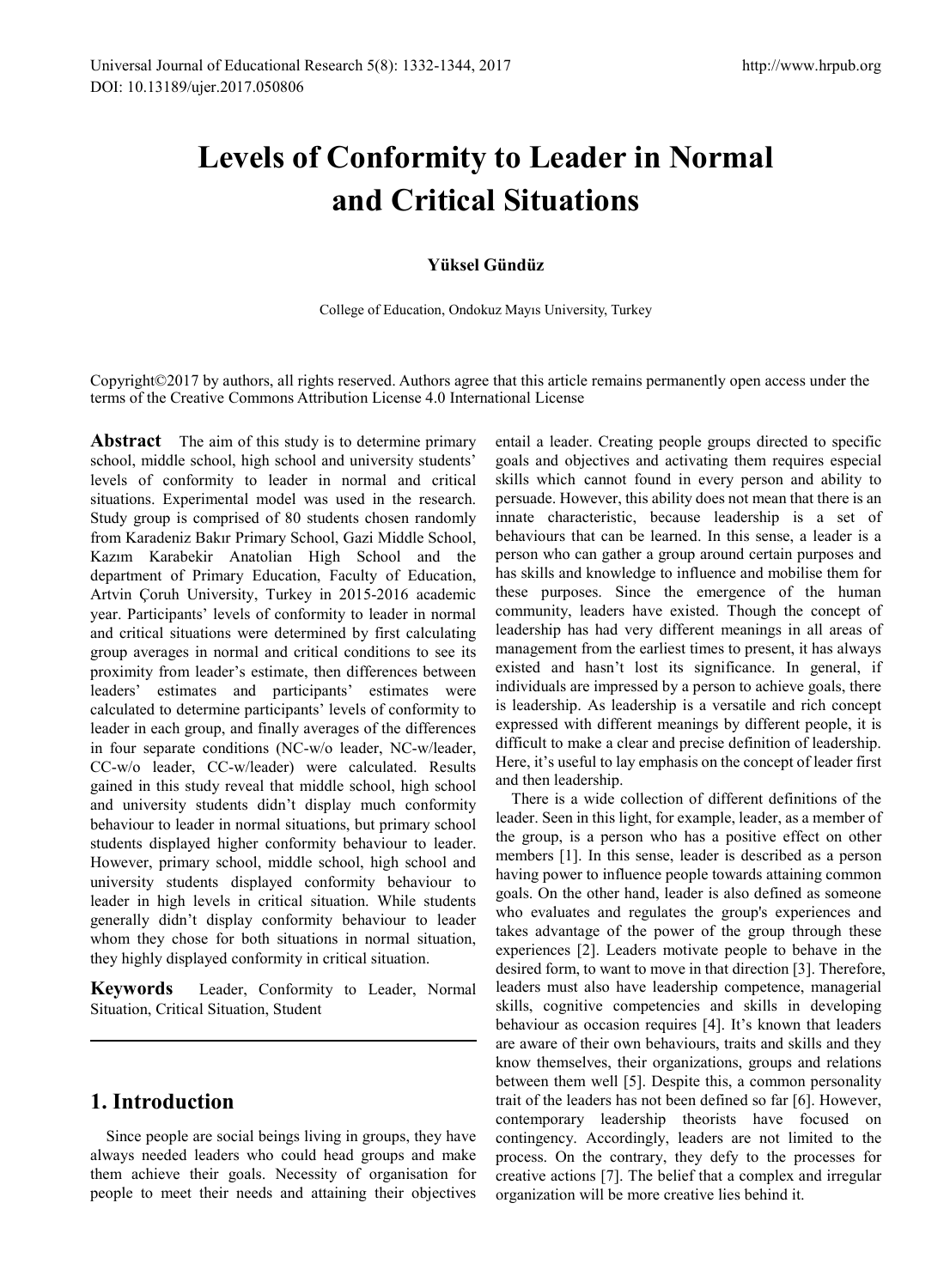On another level, leader is the subject of leadership concept. It's also known that leaders are the ones who understand organisational needs and know management structures well [8]. It is possible to sort certain general characteristics of leaders as considering followers' emotions carefully [9], motivating, developing vision [10], being effective in communication [11], having cognitive behaviours [12], observing the surroundings, being focused on positive thinking [13], taking people's values into account [14], and showing the effect of management feelings [15]. In addition, as a person who reduces uncertainties about mandatory expectations and removes the barriers [16], a leader plays a behaviour supporting role. In this sense, a leader pays attention to followers, approaches friendly, is accessible and creates a supportive working environment [17]. This increases social satisfaction and self-confidence among followers and causes a decrease in fear and stress [18]. Besides all these features, the leader can't make his/her presence felt and can't accomplish his/her goal without followers. Here, the fact that leader can display leadership behaviour depends on a suitable environment and availability of sufficient followers. In this sense, leadership consists of components as leader, followers and environment.

From a broader perspective, a complete consensus seems not to have been reached in the definition of leadership. It's because there is a complex structure like leader, followers and conditions in leadership [10]. Leadership is a social process affecting the interpretation of internal and external events, selection of purpose, arrangement of activities of group members, individual motivation and skills, power relations and common aspects [19]. Some have identified leadership as process of affecting others to make them do what you want. It's known that organizational context is of prime importance on leadership [20]. According to De Vries, Roe and Taillien (2002), the concept of the need for leadership is contextual and context is about to what extent the person evaluates that context safe and unsafe [21]. Leadership might lose its meaning in an environment where there is no one following. Therefore, leadership is a quality that is imparted to person by the group.

As social beings, humans have always required leaders who would manage the groups they formed by coming together temperamentally and carry them through their goals [22]. Therefore, social needs have created leaders [23]. Individuals' assumption that leaders are more knowledgeable and experienced than themselves lies behind creating leaders. This has led individuals to behave more willingly on listening and accepting instructions and recommendations of leaders having more knowledge and experience [24]. The need for leadership is a situation that emerges when human efforts are needed to be combined and coordinated [25]. Personal, organisational and business-related factors affect individuals' need for leadership. The need for leadership is defined as a demand for facilitation of paths to purpose by a leader in line with

employees' personal, group and organisational goals. The need for leadership has the characteristics determining to what extent leadership will be regarded as positive and desirable or not [21].

Need is contextual in the sense of individual's being at the discretion of a specific environment. If the environment is such a kind that the person can't show the necessary competencies or will feel insecure, the individual wants leader to help. Conversely, when the individual relies on his/her skills, s/he doesn't want to be interfered by the leader. Leadership becomes more important when individuals need leadership a lot, but it becomes less important when they need it less. In other words, if the need for leadership is high, leadership behaviours are more effective on the individuals; if the need for leadership is low, the effect of it on the individual is also lower. When the need for leadership is low, the guidance of the leader is considered unnecessary and undesirable [21]. This emphasizes that the followers shouldn't be seen as passive entities that follow the leader in all circumstances [26]. However, when individuals' competence falls short for a task, tendency to avoid uncertainty increases. Therefore, their need for leadership will increase. The effect of leadership on the individual will be more. When an individual falls into uncertainty, if s/he can resolve it in any way, the possibility of leaders' intervention to create a positive impact on individual will be very slight [21]. Reducing the role of the leader has a characteristic of increasing the learning capacity of the organisation [27]. However, this can have a speed lowering effect on organisation's decision-making on any issue. In this sense, the leader gives a chance to organisation to make quick decisions and to act fast.

The fact that the individuals' needs for leadership are high means that their needs for autonomy are low. The individual who leaves him/herself to someone's guidance also abandons autonomy and his/her right to decide. As need for autonomy is a term especially closely associated with cultural values, the need for leadership may also be varied according to cultural values [28, 29, 30]. In other words, leadership is a social organisation, so seeing the effects of social and cultural environment in leadership is inevitable [31]. In this sense, cultural values of the individuals are a factor that determines their needs for leadership. Studies have revealed that cultural values of the followers differentiate their needs for leadership. Similar studies have shown that a follower group having certain cultural values preferred a closer management while another group preferred a more flexible leadership style giving them more authority and responsibility [30]. To what extent an individual or community wants their tendency to be coordinated by someone else means the individual or the community gives up their autonomy to the same degree.

Cultural values of individuals are important in determining to what extent they will need leadership or not. For example, Hofstede (1980a), emphasised that cultural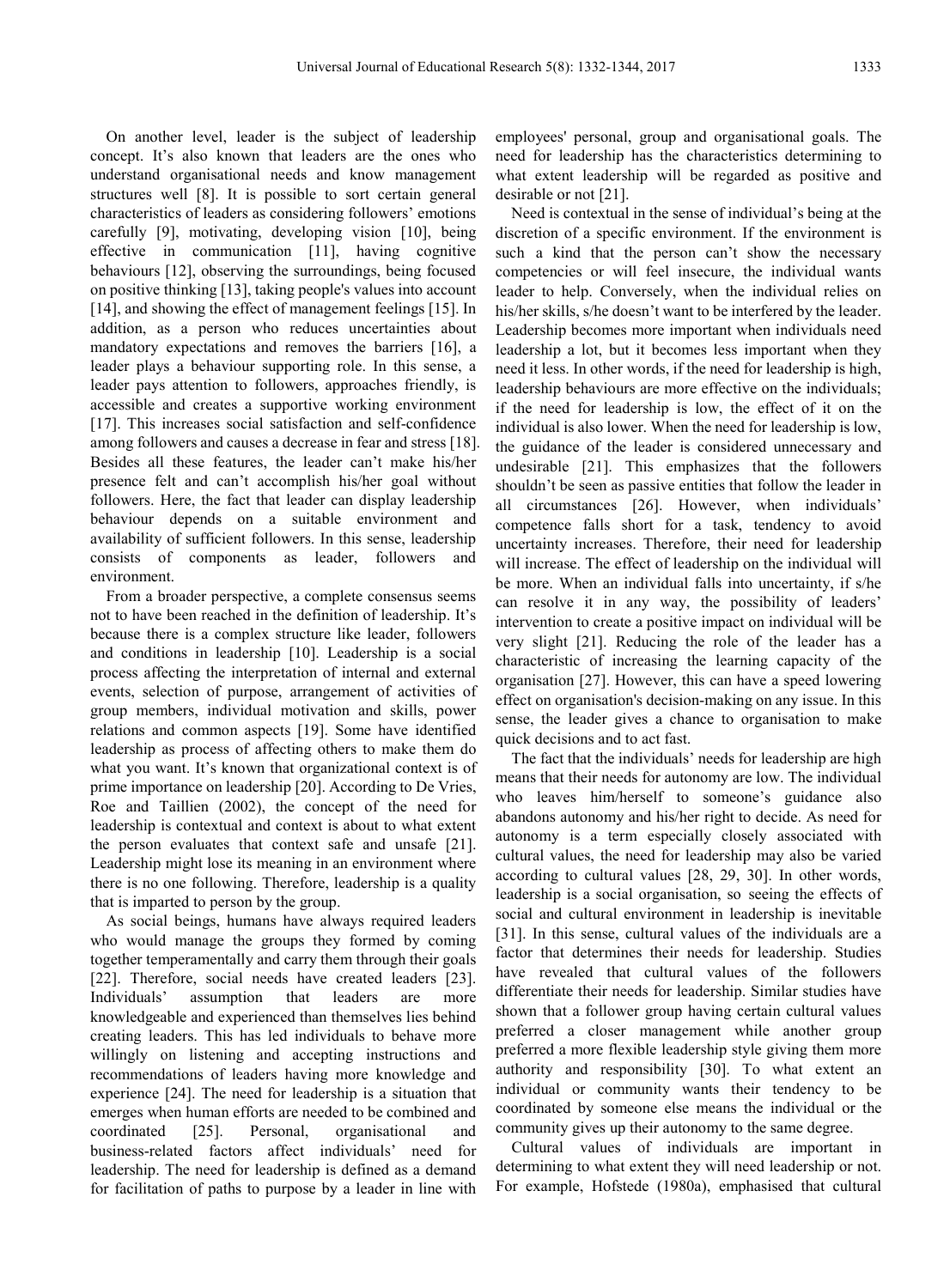values affect the individuals' attitudes towards authority and their conformity behaviour [30]. In this sense, the cultural values of the followers determine to what extent individuals will seek the guidance of a leader or prefer autonomy. Depending on cultural values, if the individuals need leadership more, leadership behaviours will be more important and more effective on the results. On the other hand, if individuals' needs for autonomy are greater, their needs for leadership decrease and leadership behaviour becomes less effective on the results. In this sense, the need for leadership will show to what extent the followers will accept the intervention of leaders.

Having collectivistic and individualistic behaviours in individual's cultures also affects the attitudes towards leader and their conformity behaviours. According to Hofstede and Mccree (2004), individualism and collectivism are the essential parts of the culture [32]. While individualism occurs when complexity of the society is high and freedoms expand [33], collectivism occurs in simple and enveloping societies [34]. Collectivistic individuals are inclined to cooperate and social support, but individualists are prone to success and loneliness [35]. While individualistic culture promotes the idea that people are independent, collectivistic culture accepts the idea that people are mutually connected at a high level. While individualistic cultures emphasize to be in the quest of individualism related to self-expression and group goals, collectivistic cultures support continue of social cohesion regarding individualism claim [36, 37, 38]. The basic characteristic that distinguishes collectivistic cultures from individualist cultures is that the person sees him/herself as part of a group but not as an independent individual in collectivistic cultures. As a result, his/her concern is to ensure his/her individual goals and behaviours are in accord with the group norms and expectations [36, 37].

The basic difference between the concepts of and individualism is the difference in self- interpretation [36]. While their own choice and autonomy is important for individualists whose independent self-interpretation is high, the choices made by others for them are more important for collectivists whose dependent self-interpretation is high communitarians [29, 39]. Because the need for others judgment is more significant and the need for autonomy is lower in followers group whose collectivistic values are higher [29, 36], the need for a leader will be more. The need for autonomy and the need for self-management of a follower group which is dominated by individualistic values are higher [29, 36, 39, 40]. Thus, followers need for guidance in their work for orientation, will reduce. With the increase in individualist cultural values, followers will assume leader's directive behaviours as a less desirable phenomenon. With the increase in collectivistic cultural values leader's guidance will become a phenomenon needed more for individuals and therefore will gain more importance. As a result, it can be suggested that the effect of the leader on business results might be more in collectivistic values as compared to individualistic values.

# **2. Purpose**

The subject of levels of conformity to the leader of primary school, middle school, high school and university students with different socio-economic and cultural structure has become attractive and urged me to do a research. Because in domestic and foreign literature review made by the researchers, such study hasn't been observed. Hence the importance of research stems from here. With this research conducted in this context, primary school, middle school, high school and university students' levels of conformity to leader in normal and critical situations tried to be presented. For this purpose, answers to the following questions were sought.

- What are the primary school, middle school, high school and university students' levels of conformity to leader in normal situation?
- What are the primary school, middle school, high school and university students' levels of conformity to leader in critical situation?
- Are there any differences between the primary school, middle school, high school and university students' levels of conformity to leader in normal and critical situation?

# **3. Material and Methods**

In this section, research model, study group, data collection and data analysis techniques in this study are presented.

#### **3.1. Research Model**

The research was designed as an experimental model because it aims to determine the effect of normal and critical conditions on students' conformity to leader. For this purpose, pre-experimental one group post-test model was used in the research study [41].

#### **3.2. Study Group**

Study group of the research was determined by using a maximum variation sampling method that is among non-random sampling approaches. In maximum variation sampling method, different situations / groups which study will be implemented in are determined taking into account the aim of the study. Addressing different groups related to problem in this sampling method provides obtaining important clues about values of the universe [42]. In the study, students are selected with maximum variation sampling method from Karadeniz Bakır Primary School, Gazi Middle School, Kazım Karabekir Anatolian High School and Artvin Çoruh University, Education Faculty,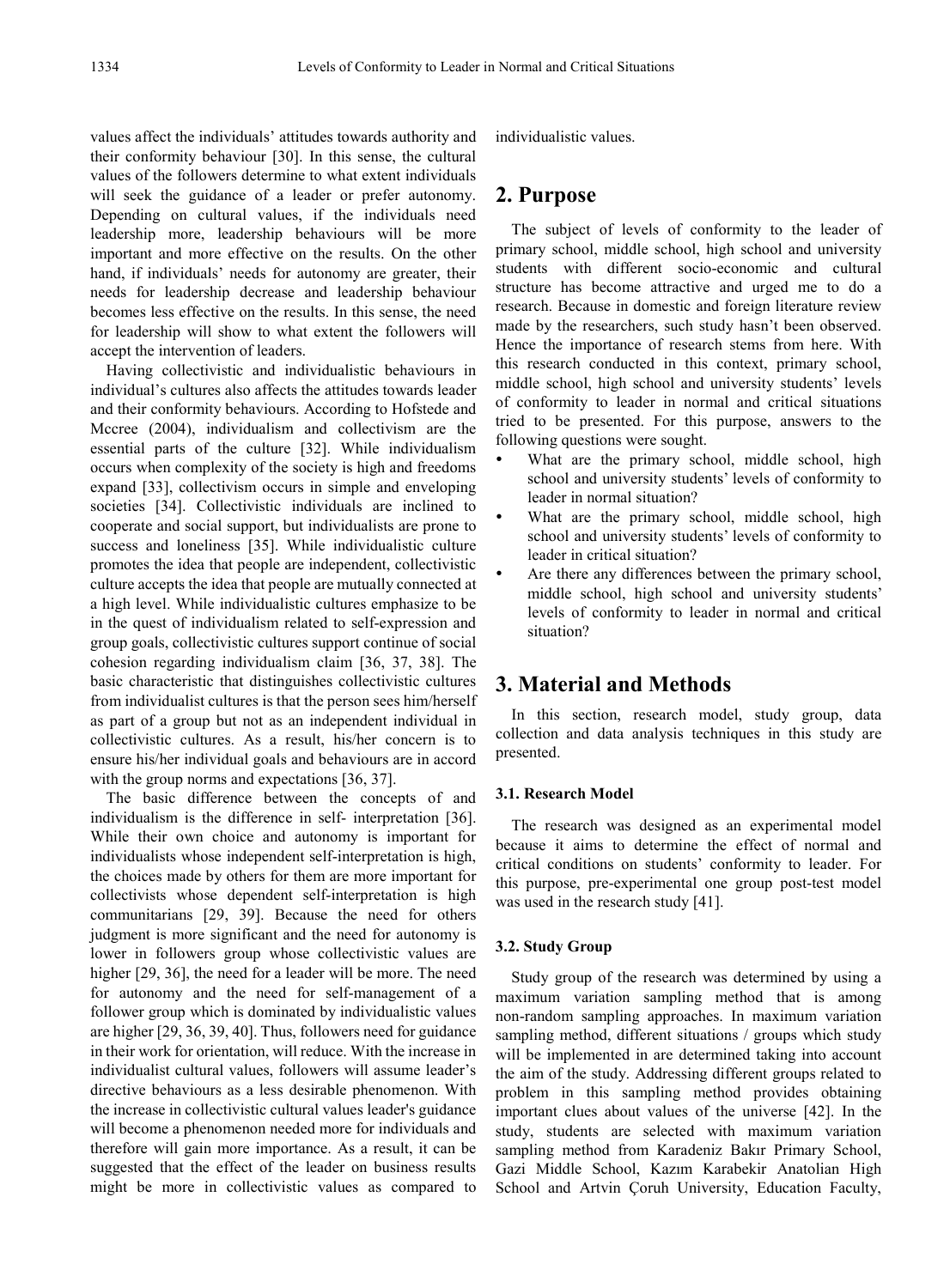Department of Primary Education which are in service in the centre of Artvin Province. Area of variety is defined as levels of education in this sampling method. Study group was formed by choosing a school from these levels of education and a class from that school. Studies were carried out in a group of 20 students randomly selected from classes at each specified type of school. The study was done in two stages, the observation of conformity behaviours to leaders in normal and critical situations.

#### **3.3. Process**

#### 3.3.1. Normal Situation

1<sup>st</sup> stage. 20 students were randomly selected from 4<sup>th</sup> grade of primary school,  $7<sup>th</sup>$  grade of middle school,  $10<sup>th</sup>$ grade of high school and  $4<sup>th</sup>$  grade of Primary Education Department.

 $2<sup>nd</sup>$  stage. The 20 students selected were made to wait in an appropriate place at the school where the study would be carried out and taken into a room one by one where there is an uneven stone weighing X kg.. Each student inside was asked the weight of the stone and the value. What they said was recorded by the names of the students. The students whose ideas were received were made to wait at separate places accompanied by teaching assistants and they weren't allowed to communicate with each other. Hence, ideas of all students were recorded. After this process:

 $3<sup>rd</sup>$  stage. Students whose ideas were recorded (20) were wanted to form 4 groups of 5 for each group and to choose a group leader. After the leaders were chosen:

4<sup>th</sup> stage. Teaching assistants charged in receiving ideas without leader were changed in order that students weren't affected. Then first 5 students with a leader were taken into the room with a stone. Leader of the group was asked the weight of stone first and the value was recorded next to the former record on a separate column. After that, leader and the other members of the group were taken out of the room in different directions and were made to wait in separate places in order that group members weren't affected by the leader. Afterwards, other members of the group were called into the room one by one and the weight of the same stone was asked. Their values were recorded to the column next to the former values. These processes were repeated for other groups.

#### 3.3.2. Critical Situation

This study was also conducted with the students who participated in the study of conformity to leader in normal situation. Critical situation was created by saying that the group to find the hypercorrect value would be taken to an all expense tour to Georgia-Tbilisi. The same process with normal situation was repeated in critical situation. However, the object (rope instead of stone) used was changed.

1<sup>st</sup> stage. Students were taken into the room where there is a "S"-shaped rope X m. in length one by one. They were asked the length of the rope and their values were recorded by the side of their names. The students whose ideas were received were made to wait at separate places accompanied by teaching assistants and they weren't allowed to communicate with each other. After this process:

 $2<sup>nd</sup>$  stage. Students were asked to form 4 groups of 5 each and to choose a group leader. After the leader was chosen:

 $3<sup>rd</sup>$  stage. Teaching assistants charged in receiving ideas without leader were changed so that students would not be affected. Then first group taken into the room with the rope, leader of the group was asked the length of the rope first and the value was recorded next to the former value on a separate column. After that, leaders and the other members of the group were taken out of the room in different directions and were made to wait in separate places in order that group members weren't affected by the leader. Afterwards, other members of the group were called into the room one by one and the length of the rope was asked. Their values were recorded to the column next to the former values. These processes were repeated for other groups. Interactions among students were prevented, for all the stages of the process were under the control of instructors.

#### **3.4. Data Analysis**

The data collected to determine primary school, middle school, high school and university students' levels of conformity to leader in normal and critical situations were analysed by comparing estimated averages of student groups in each school level with and without leader in normal and critical situations with estimated value of the leader. On the other hand, to determine the levels of conformity to leader of the participants in all levels and groups, differences between leader estimates and participant estimates were calculated, and averages of the differences in four separate conditions (NC-w/o leader, NC-w/leader, CC-w/o leader, CC-w/leader) were calculated. Absolute values of negative differences were calculated to eliminate errors. To calculate levels of conformity to leader (LUD), averages of differences in with leader condition (LDFO) were subtracted from the averages of differences in without leader condition (LzDFO) and then divided by the averages of differences in without leader condition (LzDFO). The procedure is formulated as below.

$$
LUD = \frac{(LzDFO - LDFO)}{LzDFO}
$$

Participants' levels of conformity to leader in normal and critical conditions were calculated with this formula. Hence levels of conformity to leader in normal and critical conditions could be compared. For example: If in the normal condition without leader group average difference is 12.8, with leader group average difference is 4.3, and in the critical condition without leader group average difference is 2.0, with leader group average difference is 0.4, then students' NC (normal condition) conformity level =  $(12.8-4.3)/12.8 = 0.67$ , and CC (critical condition) conformity level =  $(2.0-0.4)/2.0 = 0.81$ . Negative values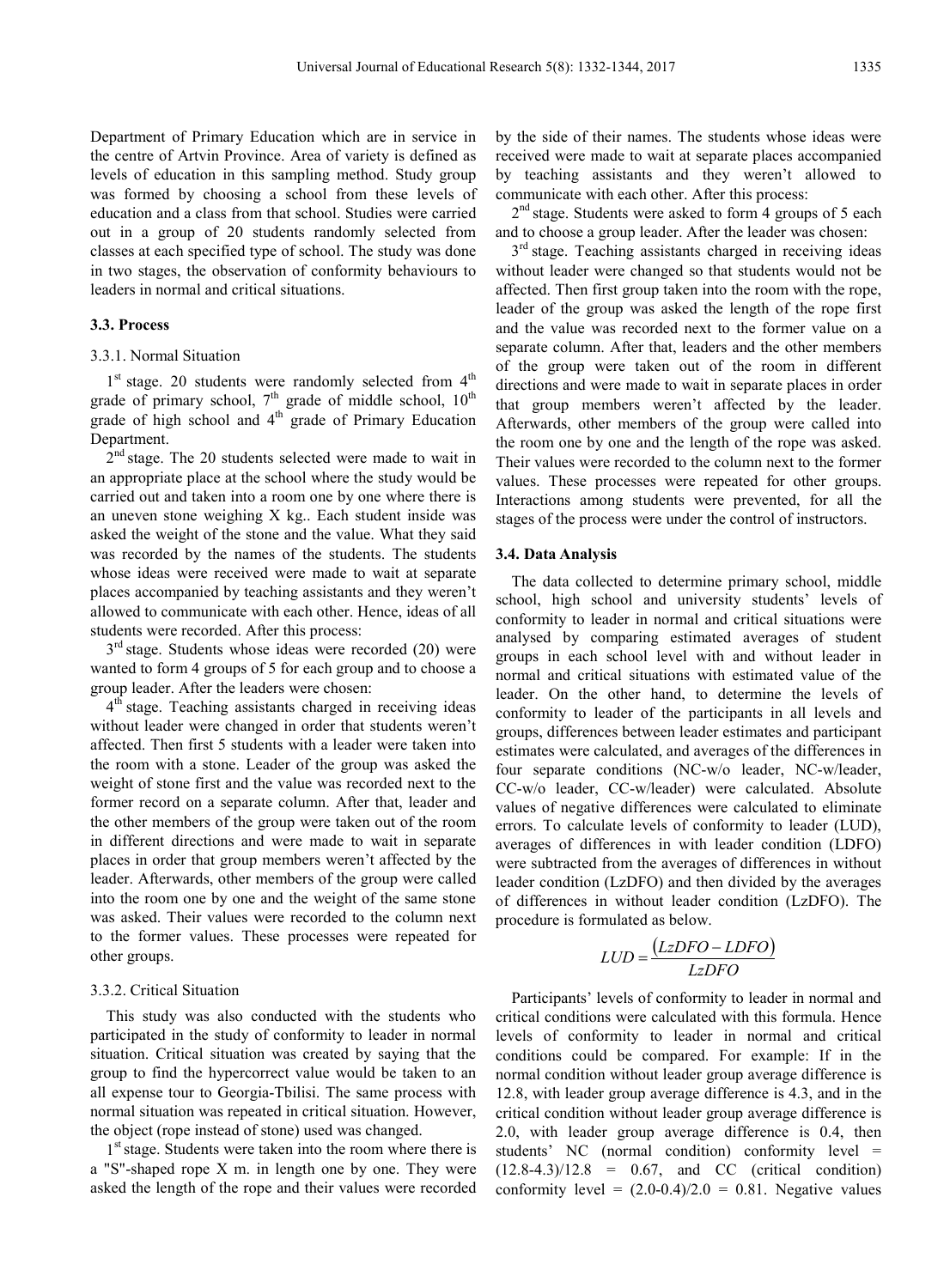indicate a departure from leader's estimate, and positive values indicate approximation to leader's estimate.

# **4. Findings**

Findings from the analysis of data gathered from the students are presented in this section.

In Table 1, it is seen that students' estimates at group A averaged  $\bar{x}$  = 5.4 in normal condition with leader, while leader averages 2.0 .In critical condition students' estimates averaged  $\bar{x}$  = 8.1 in, while leader averages 8. Students'

estimates at group B averaged  $\bar{x}$  = 9.1 in normal condition with leader while leader averages 15.0 and in critical condition students' estimates averaged  $\bar{x}$  = 7.4 in while leader averages 7.0. Students' estimates at group C averaged  $\bar{x}$  = 9.4 in normal condition with leader while leader averages 8.0 and in critical condition students' estimates averaged  $\bar{x}$  = 6.2 in while leader averages 6.5. Students' estimates at group D averaged  $\bar{x}$  = 10.0 in normal condition with leader while leader averages 20.0 and in critical condition students' estimates averaged  $\bar{x}$  = 3.6 in while leader averages 3.5.

**Table 1.** 4th Grade Classroom Teachership Students' Compliance With Leader Behavior In Normal And Critical Conditions.

| <b>Classroom Teachership 4th Grade</b> |                 | Stone/kg (8 kg)  |               | $Cord/m$ (5m)    |                   |  |
|----------------------------------------|-----------------|------------------|---------------|------------------|-------------------|--|
|                                        | <b>Students</b> | N. C. w/o Leader | N.C. w/Leader | C. C. w/o Leader | C.C. w/<br>Leader |  |
|                                        | A1 (Leader)     | 2.0              | 2.0           | 4.0              | $8.0\,$           |  |
|                                        | A2              | 4.0              | 2.0           | 10.0             | 8.0               |  |
| <b>Group A</b>                         | A <sub>3</sub>  | 25.0             | 10.0          | 5.0              | 8.0               |  |
|                                        | A <sub>4</sub>  | 15.0             | 3.0           | 4.0              | 9.0               |  |
|                                        | A <sub>5</sub>  | 15.0             | 10.0          | 5.0              | 7.5               |  |
|                                        | Group average   | 12.2             | 5.4           | 5.6              | 8.1               |  |
|                                        | B1 (Leader)     | 6.0              | 15.0          | 6.0              | 7.0               |  |
|                                        | B2              | 25.0             | 10.0          | 6.0              | 7.5               |  |
| <b>Group B</b>                         | B <sub>3</sub>  | 15.0             | 7.5           | 6.0              | $8.0\,$           |  |
|                                        | <b>B4</b>       | 120.0            | 8.0           | 6.0              | 6.5               |  |
|                                        | B <sub>5</sub>  | 5.0              | 5.0           | 20.0             | 7.8               |  |
|                                        | Group average   | 34.2             | 9.1           | 8.8              | 7.4               |  |
|                                        | C1(Leader)      | 8.0              | 8.0           | 5.5              | 6.5               |  |
|                                        | C <sub>2</sub>  | 5.0              | 5.0           | 4.0              | 5.0               |  |
| Group C                                | C <sub>3</sub>  | 2.0              | 4.0           | 5.0              | 6.6               |  |
|                                        | C4              | 40.0             | 15.0          | 4.5              | 7.0               |  |
|                                        | C <sub>5</sub>  | 8.0              | 15.0          | 4.0              | 6.0               |  |
|                                        | Group average   | 12.6             | 9.4           | 4.6              | 6.2               |  |
|                                        | D1 (Leader)     | 20.0             | 20.0          | 3.5              | 3.5               |  |
|                                        | D2              | 14.0             | 14.0          | 4.0              | 4.0               |  |
| <b>Group D</b>                         | D <sub>3</sub>  | 3.0              | 3.0           | 5.0              | 3.0               |  |
|                                        | D <sub>4</sub>  | 35.0             | 6.0           | 4.0              | 3.5               |  |
|                                        | D <sub>5</sub>  | 10.0             | 7.0           | 5.0              | 4.0               |  |
|                                        | Group average   | 16.4             | 10.0          | 4.3              | 3,6               |  |

**Table 2.** 4th Grade Classroom Teacher Students' Conformity to Leader Levels Group Averages

|                                                  | <b>University Students</b> |                           |  |  |  |
|--------------------------------------------------|----------------------------|---------------------------|--|--|--|
| <b>GROUPS</b>                                    | <b>Normal Condition</b>    | <b>Critical Condition</b> |  |  |  |
| <b>Group A</b>                                   | 0.67                       | 0,81                      |  |  |  |
| <b>Group B</b>                                   | 0.79                       | 0.80                      |  |  |  |
| Group C                                          | 0.49                       | 0,42                      |  |  |  |
| <b>Group D</b>                                   | $-0.04$                    | 0.63                      |  |  |  |
| <b>Conformity to Leader Level Group Averages</b> | 0,48                       | 0.67                      |  |  |  |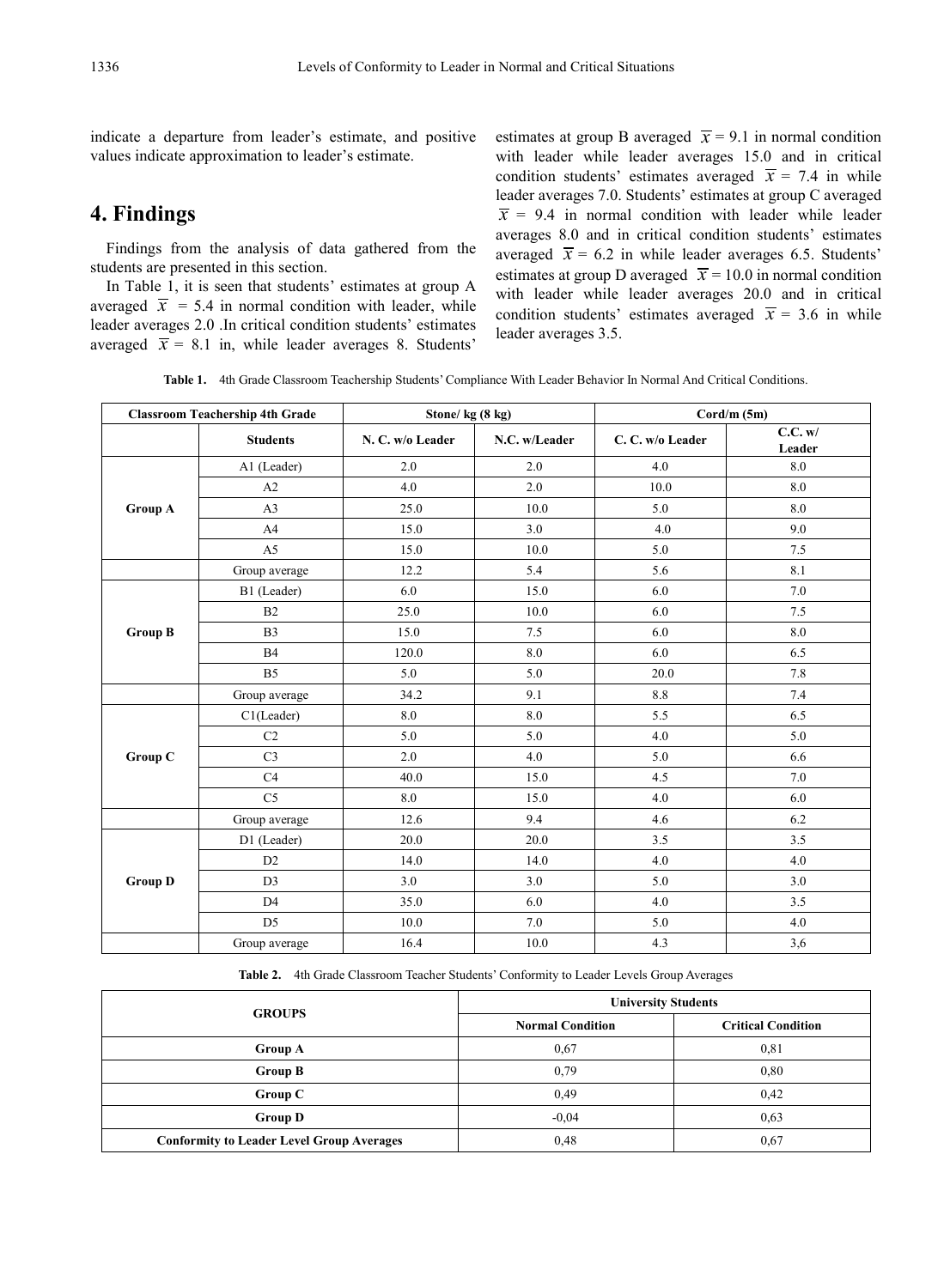Differences between participant and leader estimates in with leader and without leader conditions were calculated. Group A showed 67% conformity to leader in the normal condition and 81% in the critical condition. Group B showed 79% conformity to leader in the normal condition and 80% in the critical condition. Group C showed 46% conformity to leader in the normal condition and 42% in the critical condition, and Group D showed 4% opposition to leader in the normal condition and 63% conformity to leader in the critical condition. Averages for all four groups indicate 48% conformity to leader in the normal condition and 67% in the critical condition.

In Table 3, it is seen that students' estimates at group A averaged  $\bar{x}$  = 3.2 in normal condition with leader while

leader averages 8.1. In critical condition students' estimates averaged  $\bar{x}$  = 4.5 in while leader averages 4.5. Students' estimates at group B averaged  $\bar{x}$  = 6.2 in normal condition with leader while leader averages 8.1 and in critical condition students' estimates averaged  $\bar{x}$  = 3.8 in while leader averages 3.3. Students' estimates at group C averaged  $\overline{x}$  = 4.8 in normal condition with leader while leader averages 2.2. In critical condition students' estimates averaged  $\bar{x}$  = 4.3 in while leader averages 4.3. Students' estimates at group D averaged  $\bar{x}$  = 6.2 in normal condition with leader while leader averages 6.8 and in critical condition students' estimates averaged  $\bar{x}$  = 4.0 in while leader averages 3.8.

| <b>Table 3.</b> 10th Grade High School Students' Compliance With Leader Behavior In Normal And Critical Conditions. |  |  |  |
|---------------------------------------------------------------------------------------------------------------------|--|--|--|
|                                                                                                                     |  |  |  |

| High School 10th grade |                 |                  | Stone/kg (8 kg) | $Cord/m$ (5m)   |                |  |
|------------------------|-----------------|------------------|-----------------|-----------------|----------------|--|
|                        | <b>Students</b> | N. C. w/o Leader | N.C. w/ Leader  | C.C. w/o Leader | C.C. w/ Leader |  |
|                        | A1 (Leader)     | 6,8              | 8,1             | 6,3             | 4,5            |  |
|                        | A2              | $_{0,8}$         | 2,7             | 0,8             | 4,5            |  |
| Group A                | A <sub>3</sub>  | 1,6              | 2,2             | $5,0$           | 4,5            |  |
|                        | A4              | 1,8              | 1,8             | 3,8             | 4,5            |  |
|                        | A <sub>5</sub>  | 14,9             | 1,4             | 1,8             | 4,5            |  |
|                        | Group average   | 5,2              | 3,2             | 3,5             | 4,5            |  |
|                        | B1 (Leader)     | 8,1              | 8,1             | 1,3             | 3,3            |  |
|                        | B2              | 2,7              | 13,5            | 2,5             | 3,8            |  |
| <b>Group B</b>         | B <sub>3</sub>  | 2,0              | 2,7             | 3,8             | 3,8            |  |
|                        | B <sub>4</sub>  | 5,4              | 5,4             | 1,3             | 3,0            |  |
|                        | <b>B5</b>       | 0,7              | 1,4             | 5,0             | 5,0            |  |
|                        | Group average   | 3,8              | 6,2             | $2,\!8$         | 3,8            |  |
|                        | C1 (Leader)     | 5,4              | 2,2             | 2,0             | 4,3            |  |
|                        | C <sub>2</sub>  | 1,9              | $2{,}0$         | 3,8             | 4,3            |  |
| Group C                | C <sub>3</sub>  | 8,1              | 13,5            | 10,0            | 4,3            |  |
|                        | C4              | 13,5             | 2,2             | 4,3             | 4,3            |  |
|                        | C <sub>5</sub>  | 4,1              | 4,1             | 2,5             | 4,3            |  |
|                        | Group average   | 6,6              | $4,8$           | 4,5             | 4,3            |  |
|                        | D1 (Leader)     | 4,1              | $6,8$           | $3,8$           | 3,8            |  |
| <b>Group D</b>         | D2              | 6,8              | $6,8$           | 12,5            | 3,8            |  |
|                        | D <sub>3</sub>  | 5,4              | $6,8$           | $3,0$           | 3,8            |  |
|                        | D <sub>4</sub>  | 10,8             | 8,1             | 3,8             | 5,0            |  |
|                        | D <sub>5</sub>  | 0,7              | 2,7             | 2,3             | 3,8            |  |
|                        | Group average   | 5,5              | 6,2             | 5,1             | 4,0            |  |

**Table 4.** High School 10th Grade Students' Conformity to Leader Level Group Averages

| <b>GROUPS</b>                             |                         | <b>High School Students</b> |
|-------------------------------------------|-------------------------|-----------------------------|
|                                           | <b>Normal Condition</b> | <b>Critical Condition</b>   |
| Group A                                   | 0.00                    | 1,00                        |
| Group B                                   | 0,06                    | 0,59                        |
| Group $C$                                 | 0,14                    | 1,00                        |
| Group D                                   | 0.61                    | 0.89                        |
| Conformity to Leader Level Group Averages | 0,20                    | 0,87                        |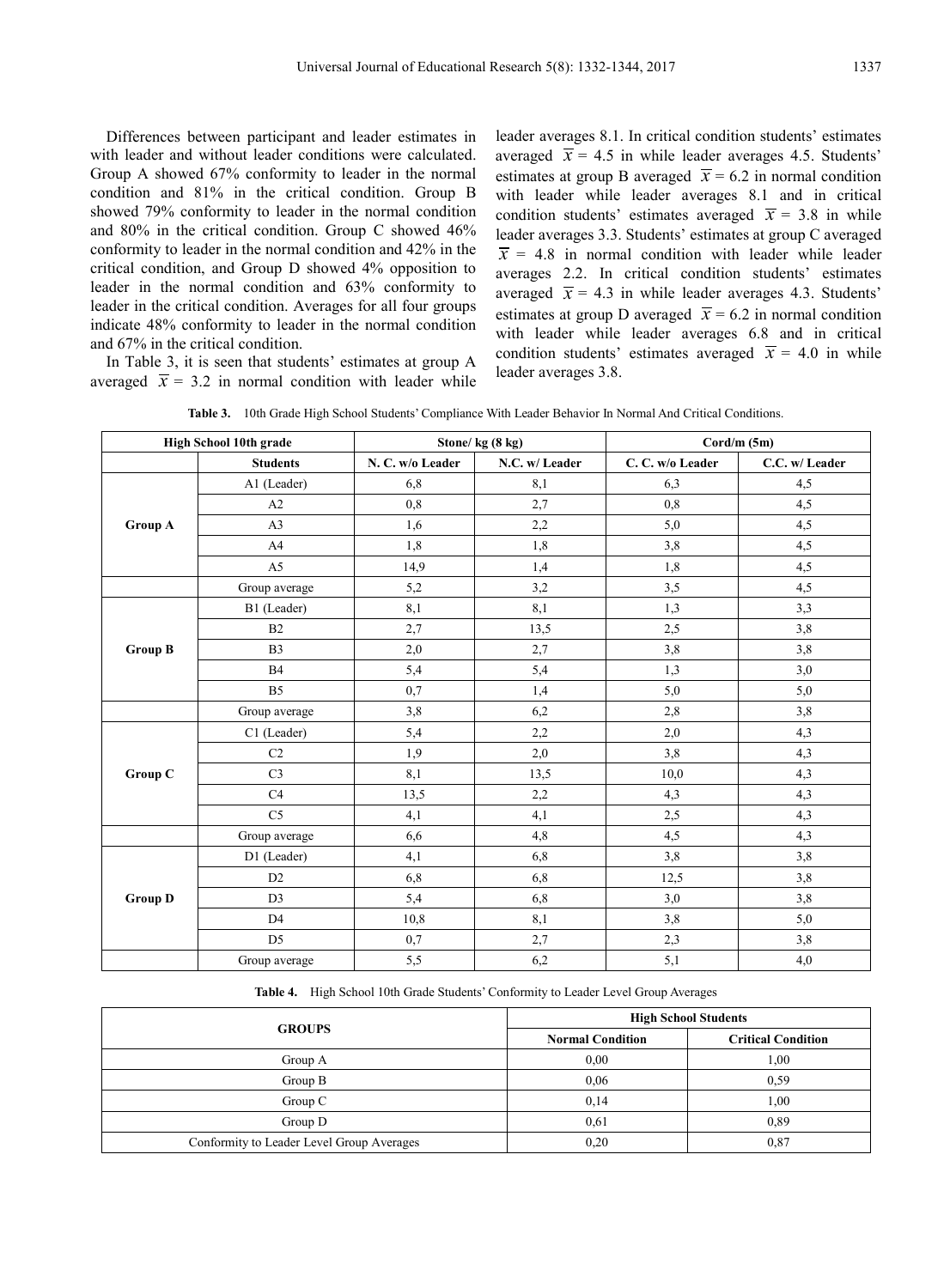Differences between participant and leader estimates in with leader and without leader conditions were calculated. Group A showed 0% conformity to leader in the normal condition and 100% in the critical condition. Group B showed 6% conformity to leader in the normal condition and 59% in the critical condition. Group C showed 14% conformity to leader in the normal condition and 100% in the critical condition. Group D showed 61% opposition to leader in the normal condition and 89% conformity to leader in the critical condition. Averages for all four groups indicate 20% conformity to leader in the normal condition and 87% in the critical condition.

In Table 5, it is seen that students' estimates at group A averaged  $\bar{x}$  = 11.6 in normal condition with leader while leader averages 5.4 and in critical condition students' estimates averaged  $\bar{x}$  = 4.36 in while leader averages 3.8. Students' estimates at group B averaged  $\bar{x}$  = 5.3 in normal condition with leader while leader averages 4.1 and in critical condition students' estimates averaged  $\bar{x}$  = 3.52 in while leader averages 3.8. Students' estimates at group C averaged  $\bar{x}$  = 15.7 in normal condition with leader while leader averages 6.8 and in critical condition students' estimates averaged  $\bar{x}$  = 5.1 in while leader averages 5.0. Students' estimates at group D averaged  $\bar{x}$  = 10.62 in normal condition with leader while leader averages 5.4 and in critical condition students' estimates averaged  $\bar{x}$  = 5.02 in while leader averages 5.0.

In the normal condition, estimate averages of students in all school levels (middle school, high school and higher education) during the estimation phase without leader have shifted in favor of the leader during the estimation phase with leader.

However, the shift was small, and in the normal condition differences of averages between phases with leader and phases without leader are big, they get closer in the critical condition.

| <b>Middle School 7th Grade</b> |                 |                  | Stone/kg<br>$(8 \text{ kg})$ | Cord/m<br>(5m)  |                   |  |
|--------------------------------|-----------------|------------------|------------------------------|-----------------|-------------------|--|
|                                | <b>Students</b> | N. C. w/o Leader | N.C. w/ Leader               | C.C. w/o Leader | C.C. w/<br>Leader |  |
|                                | A1 (Leader)     | 5,4              | 5,4                          | 2,5             | 3,8               |  |
|                                | A2              | 4,1              | 4,1                          | 2,5             | 3,8               |  |
| <b>Group A</b>                 | A <sub>3</sub>  | 5,4              | 5,4                          | 4,4             | 5,0               |  |
|                                | A <sup>4</sup>  | 3,0              | 35,4                         | 6,3             | 5,0               |  |
|                                | A <sub>5</sub>  | 6,5              | 5,5                          | 5,4             | 4,2               |  |
|                                | Group average   | 4,8              | 11,16                        | 4,22            | 4,36              |  |
|                                | B1 (Leader)     | 2,7              | 4,1                          | 3,8             | 3,8               |  |
|                                | B2              | 6,8              | 6,8                          | 3,8             | 3,4               |  |
| <b>Group B</b>                 | B <sub>3</sub>  | 8,1              | 5,4                          | 2,5             | 3,2               |  |
|                                | B <sub>4</sub>  | 2,7              | 4,6                          | 2,5             | 3,8               |  |
|                                | B <sub>5</sub>  | 4,5              | 5,6                          | 3,5             | 3,4               |  |
|                                | Group average   | 4,36             | 5,3                          | 3,22            | 3,52              |  |
|                                | C1 (Leader)     | 8,1              | 6,8                          | 3,8             | 5,0               |  |
|                                | $\rm{C2}$       | 6,8              | 20,3                         | 7,5             | 5,0               |  |
| Group C                        | C <sub>3</sub>  | 21,6             | 21,6                         | 3,8             | 6,3               |  |
|                                | C4              | 13,5             | 13,5                         | 4,3             | 3,0               |  |
|                                | C <sub>5</sub>  | 2,7              | 16,2                         | 5,0             | 6,3               |  |
|                                | Group average   | 10,5             | 15,7                         | 4.9             | 5,1               |  |
|                                | D1 (Leader)     | 2,7              | 5,4                          | 3,8             | 5,0               |  |
|                                | D <sub>2</sub>  | 16,2             | 16,2                         | 0,9             | 5,0               |  |
| <b>Group D</b>                 | D <sub>3</sub>  | 2,2              | 4,1                          | 10,0            | 4,8               |  |
|                                | D <sub>4</sub>  | 18,9             | 18,9                         | 4,5             | 5,0               |  |
|                                | D <sub>5</sub>  | 15               | 8,5                          | 5,4             | 5,3               |  |
|                                | Group average   | 11               | 10,62                        | 4,92            | 5,02              |  |

**Table 5.** 7th Grade Middle School Students' Compliance with Leader Behavior in Normal and Critical Conditions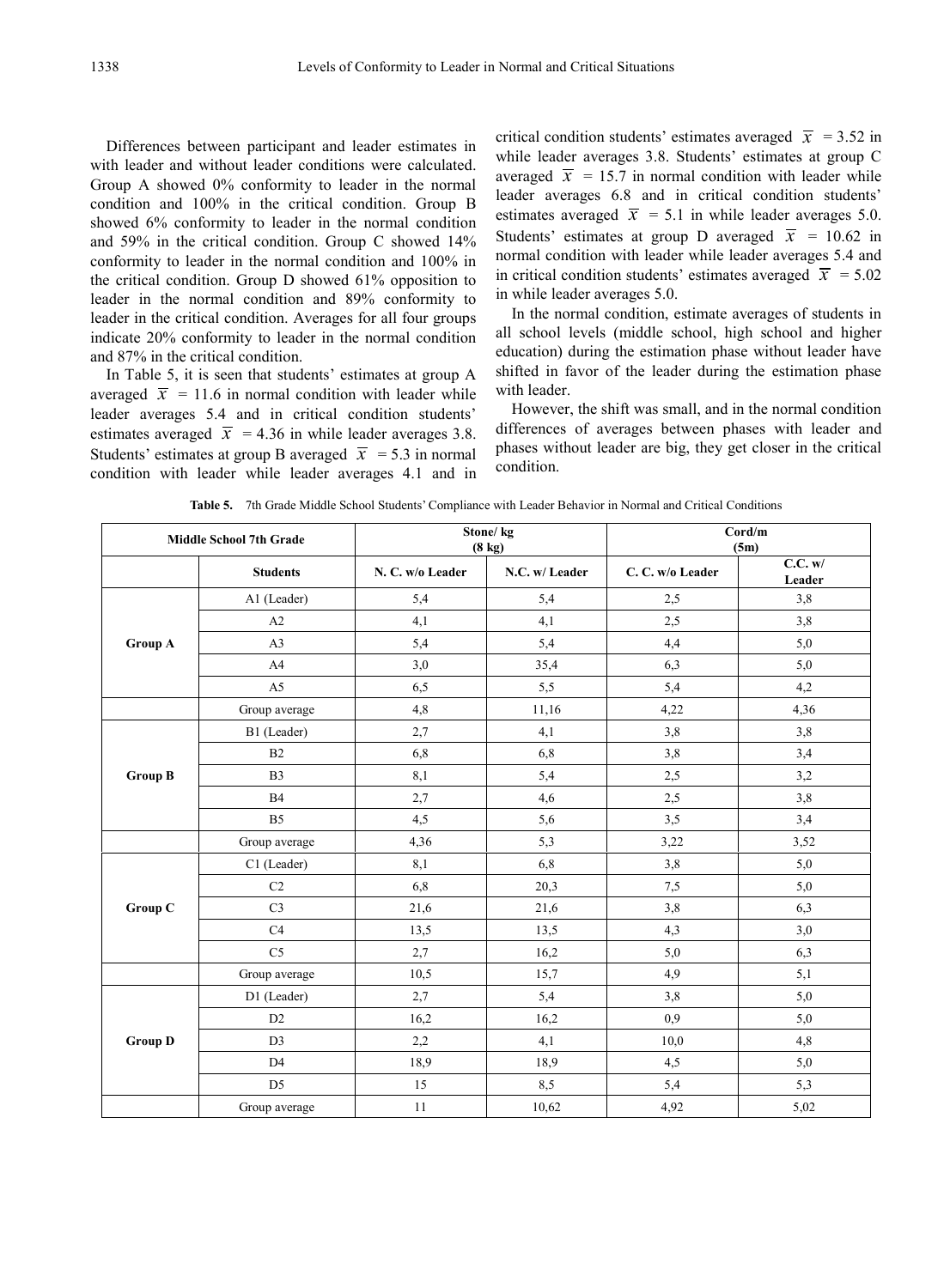|                                           | <b>Middle School Students</b> |                           |  |  |
|-------------------------------------------|-------------------------------|---------------------------|--|--|
| <b>GROUPS</b>                             | <b>Normal Condition</b>       | <b>Critical Condition</b> |  |  |
| Group A                                   | $-5,34$                       | 0,67                      |  |  |
| Group B                                   | 0,46                          | 0,51                      |  |  |
| Group C                                   | $-0.73$                       | 0,14                      |  |  |
| Group D                                   | 0.32                          | 0.95                      |  |  |
| Conformity to Leader Level Group Averages | $-1,32$                       | 0.57                      |  |  |

**Table 6.** Middle School 7th Grade Students' Conformity to Leader Level Group Averages

| <b>Primary School 4th Grade</b> |                 | Stone/kg (8 kg)  |                | $Cord/m$ (5m)    |                   |  |
|---------------------------------|-----------------|------------------|----------------|------------------|-------------------|--|
|                                 | <b>Students</b> | N. C. w/o Leader | N.C. w/ Leader | C. C. w/o Leader | C.C. w/<br>Leader |  |
|                                 | A1 (Leader)     | 16,2             | 16,2           | 0,8              | 2,5               |  |
|                                 | A2              | 35               | 18,9           | 0,1              | 2,4               |  |
| <b>Group A</b>                  | A <sub>3</sub>  | 5,4              | 13,5           | 0,3              | 2,5               |  |
|                                 | A4              | 0,8              | 21,6           | 0,3              | 2,5               |  |
|                                 | A <sub>5</sub>  | 9,5              | 15             | $\mathbf{1}$     | 2,2               |  |
|                                 | Group average   | 13,38            | 17,04          | 0,5              | 2,42              |  |
|                                 | B1 (Leader)     | 2,7              | 4,1            | 5,0              | 2,5               |  |
|                                 | B2              | 2,7              | 2,7            | 3,8              | 2,5               |  |
| <b>Group B</b>                  | B <sub>3</sub>  | 6,8              | 6,8            | 2,5              | 2,3               |  |
|                                 | B4              | 2,7              | 2,7            | 5,0              | 2,5               |  |
|                                 | B <sub>5</sub>  | 4,5              | 5,5            | 4,2              | $2,\!7$           |  |
|                                 | Group average   | 2,42             | 3,36           | 4,1              | 2,5               |  |
|                                 | C1 (Leader)     | 0.9              | 0,6            | 2,5              | 3,0               |  |
|                                 | C2              | 2,4              | 0,8            | 3,2              | 3,2               |  |
| Group C                         | C <sub>3</sub>  | 0,1              | 0,4            | 0,5              | 3,0               |  |
|                                 | C4              | 5,4              | 0,5            | 5,0              | 3,4               |  |
|                                 | C <sub>5</sub>  | 4,2              | 0,7            | 4,2              | 3,3               |  |
|                                 | Group average   | 2,6              | 0.6            | 3,08             | 3,18              |  |
|                                 | D1 (Leader)     | 4,1              | 2,4            | 2,5              | 2,5               |  |
|                                 | D2              | 16,0             | 1,4            | 0,8              | 2,4               |  |
| <b>Group D</b>                  | D <sub>3</sub>  | 2,6              | 2,7            | 0, 5             | 2,5               |  |
|                                 | D <sub>4</sub>  | 35,0             | 2,7            | 1,6              | 2,5               |  |
|                                 | D <sub>5</sub>  | 15               | 2,3            | 1,5              | 2,2               |  |
|                                 | Group average   | 14,54            | 2,3            | 1,38             | 2,42              |  |

**Table 7.** 4th Grade Primary School Students' Compliance with Leader Behavior in Normal and Critical Conditions

Differences between participant and leader estimates in with leader and without leader conditions were calculated. Group A showed 534% opposition to leader in the normal condition and 67% conformity to leader in the critical condition. Group B showed 46% conformity to leader in the normal condition and 51% in the critical condition Group C showed 73% opposition to leader in the normal condition and 14% conformity to leader in the critical condition, and Group D showed 32% conformity to leader in the normal condition and 95% in the critical condition. Averages for all four groups indicate 132% opposition to leader in the normal condition and 57% conformity to leader in the critical condition.

In Table 7, it is seen that students' estimates at group A averaged  $\bar{x}$  = 17.04 in normal condition with leader while leader averages 16.2 and in critical condition students' estimates averaged  $\bar{x}$  = 2.42 in while leader averages 2.5. Students' estimates at group B averaged  $\bar{x}$  = 3.36 in normal condition with leader while leader averages 4.1 and in critical condition students' estimates averaged  $\bar{x}$  = 2.5 in while leader averages 2.5. Students' estimates at group C averaged  $\bar{x}$  = 0.6 in normal condition with leader while leader averages 0.6 and in critical condition students' estimates averaged  $\bar{x}$  = 3.18 in while leader averages 3.0. Students' estimates at group D averaged  $\bar{x}$  = 2.3 in normal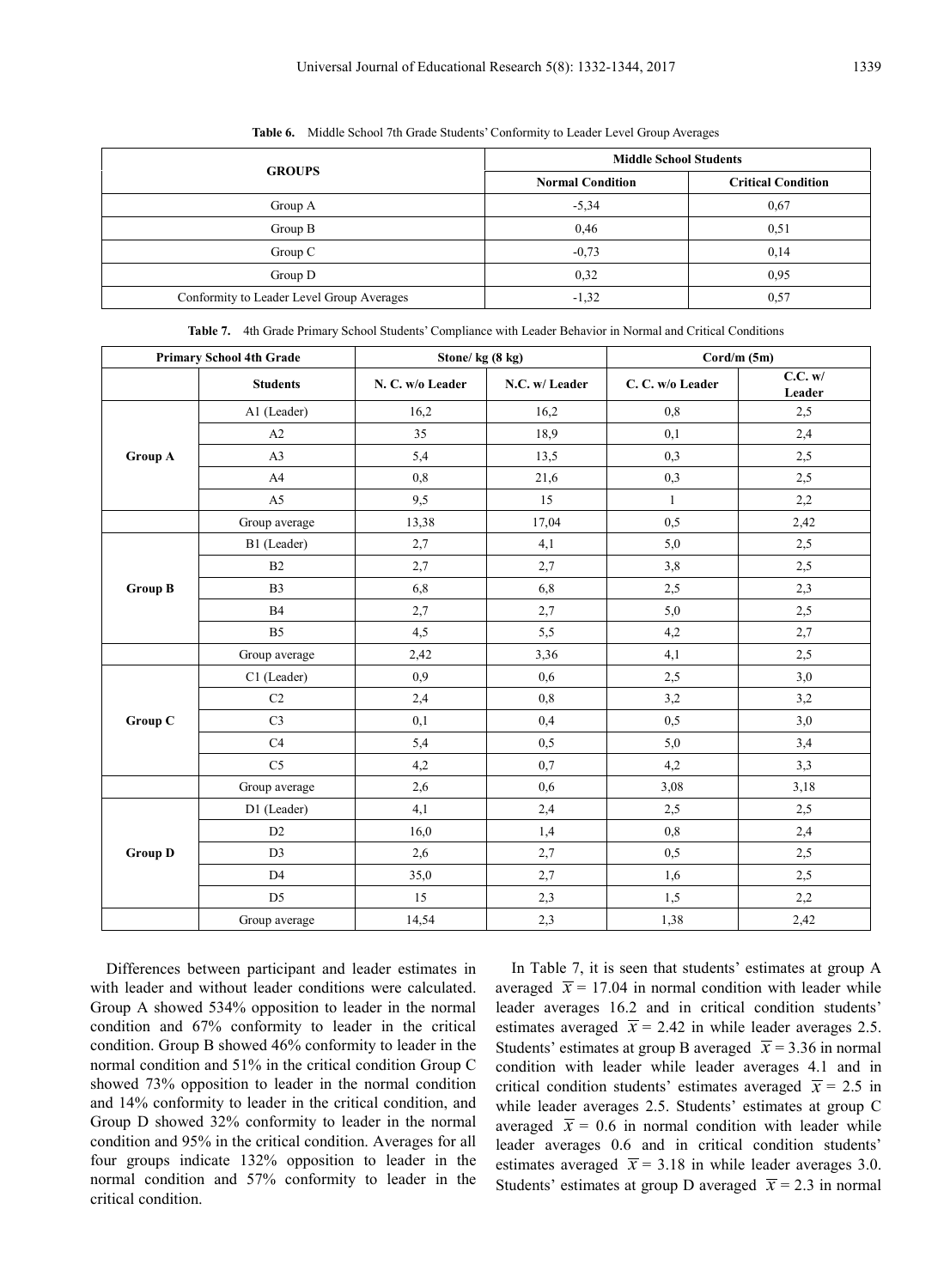condition with leader while leader averages 2.4 and in critical condition students' estimates averaged  $\bar{x}$  = 2.42 in while leader averages 2.5.

In the normal condition, estimate averages of students during the estimation phase without leader have shifted in favor of the leader during the estimation phase with leader. In the normal condition differences of averages between phases with leader and phases without leader are big while they are significant in the critical condition.

**Table 8.** Primary School 4th Grade Students' Conformity to Leader Level Group Averages

|                                              | <b>Primary School Students</b> |                              |  |  |  |
|----------------------------------------------|--------------------------------|------------------------------|--|--|--|
| <b>GROUPS</b>                                | <b>Normal</b><br>Condition     | <b>Critical</b><br>Condition |  |  |  |
| Group A                                      | 0.76                           | 0.78                         |  |  |  |
| Group B                                      | $-0.16$                        | 0,91                         |  |  |  |
| Group C                                      | 0.94                           | 0,87                         |  |  |  |
| Group D                                      | 0.96                           | 0.92                         |  |  |  |
| Conformity to Leader Level<br>Group Averages | 0.62                           | 0,87                         |  |  |  |

Differences between participant and leader estimates in with leader and without leader conditions were calculated. Group A showed 76% conformity to leader in the normal condition and 78% in the critical condition. Group B showed 16% opposition to leader in the normal condition and 91% conformity to leader in the critical condition. Group C showed 94% conformity to leader in the normal condition and 87% in the critical condition. Group D showed 96% conformity to leader in the normal condition and 92% in the critical condition. Averages for all four groups indicate 62% conformity to leader in the normal condition and 87% in the critical condition.

As a result, students from all school levels showed higher conformity to leader behaviors in the critical condition.

**Table 9.** General Averages of Conformity to Leader Levels of All Students

| <b>GROUPS</b>      | <b>General Averages of Conformity to Leader</b><br>Levels |
|--------------------|-----------------------------------------------------------|
| Normal Condition   | 0.00                                                      |
| Critical Condition | 0.75                                                      |

In general, students showed no conformity to leader in normal conditions, but they showed high conformity to leader behavior in critical conditions.

However, because the Group A showed extreme values, new values were calculated excluding these extreme values as shown below.

|  |                                   | <b>Table 10.</b> General Averages of Conformity to Leader Levels of All |  |  |  |
|--|-----------------------------------|-------------------------------------------------------------------------|--|--|--|
|  | Students (Without Extreme Values) |                                                                         |  |  |  |

| <b>GROUPS</b>             | <b>General Averages of Conformity to Leader</b><br>Levels |
|---------------------------|-----------------------------------------------------------|
| Normal Condition          | 0.33                                                      |
| <b>Critical Condition</b> | 0.74                                                      |

In this situation, students showed 33% conformity to leader in normal conditions, and they showed 74% conformity to leader behavior in critical conditions.

As a result, data of this study indicate that participants showed higher conformity to leader behaviors in the critical condition.

A simple analysis of variance to analyze the mean variability of conformity of groups responding to a leader indicated statistically significant differences in critical situations (F(30,49) = 2.31, p < 0.05).

**Table 11.** The Mean Variability of Conformity of Groups Responding to a Leader in Normal and Critical Situations

| <b>Situations</b> |                   | df | Sum of<br>Squares | Mean<br>Square | F    | p       |
|-------------------|-------------------|----|-------------------|----------------|------|---------|
| Normal            | Between<br>Groups | 39 | 1891.68<br>48.50  |                |      |         |
|                   | Within<br>Groups  | 40 | 1465.52           | 36.63          | 1.32 | .190    |
| Critical          | Between<br>Groups | 30 | 132.77            | 4.42           |      | $.004*$ |
|                   | Within<br>Groups  | 49 | 93.78             | 1.91           | 2.31 |         |

 $*_{p<.05}$ 

One-way analysis of variance test to determine school type differences indicated significant statistically differences in all situations. LSD post hoc test to determine the resource of differences indicated that mean score of university students not responding to a leader in the normal situation is higher than those of the other students. Mean score of middle school students responding to a leader in the normal situation is higher than those of high school and primary school students. Mean score of university students not responding to a leader in the critical situation is higher than those of high school and primary school students. Mean score of primary school students not responding to a leader in the critical situation is lower than those of middle school and high school students. Mean score of university students responding to a leader in the critical situation is higher than those of the other students. Mean score of primary school students responding to a leader in the critical situation is lower than those of middle school and high school students.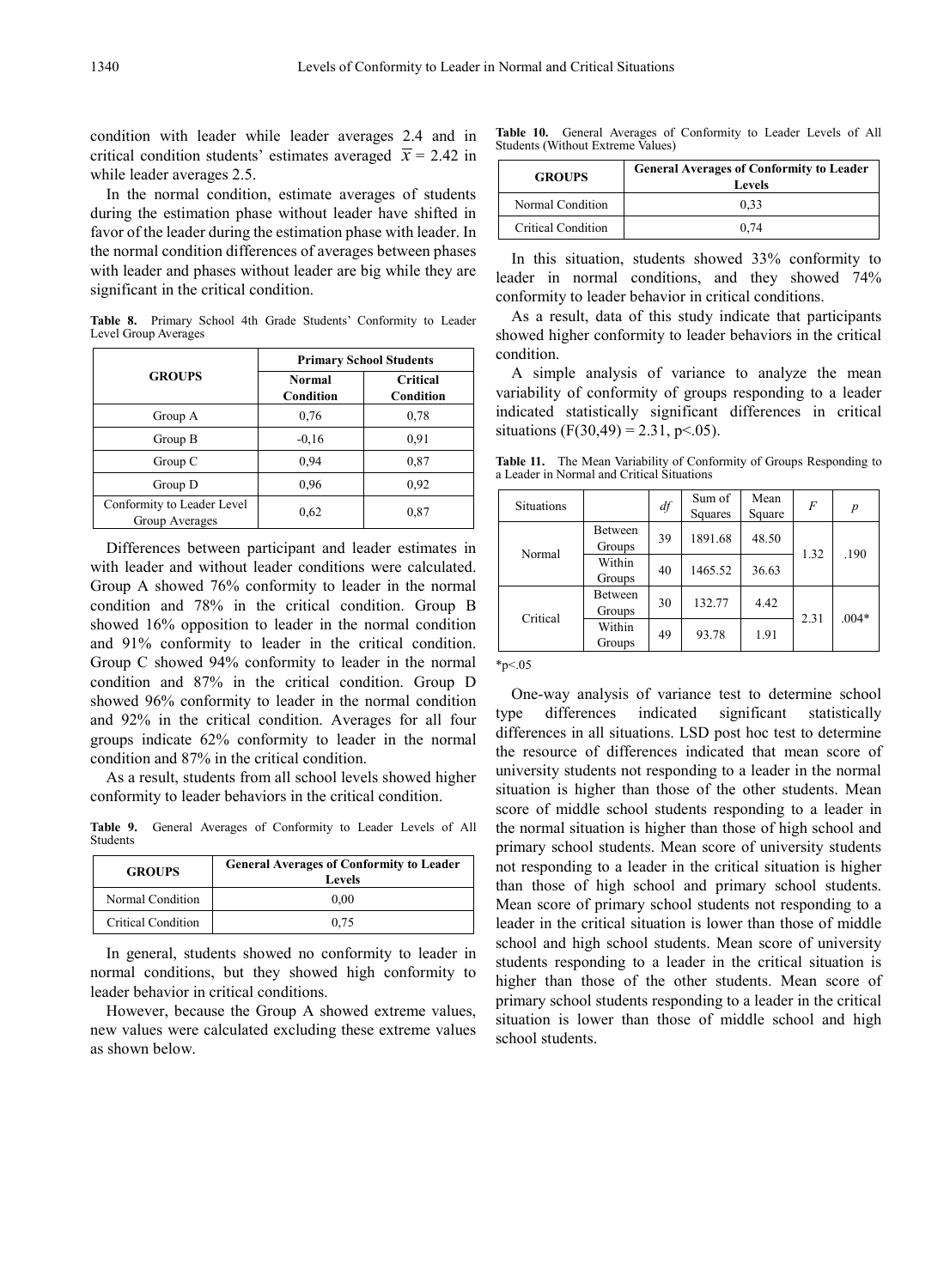| <b>Situations</b> | <b>Students</b> | $\boldsymbol{n}$ | $\overline{\pmb{X}}$ | <b>SD</b> | $\boldsymbol{F}$ | $\boldsymbol{p}$ | <b>LSD</b>                                        |
|-------------------|-----------------|------------------|----------------------|-----------|------------------|------------------|---------------------------------------------------|
| N. C. w/o Leader  | University      | 20               | 18.85                | 26.14     | 3.39             | $.022*$          | $1 - 2$<br>$1 - 3$<br>$1 - 4$                     |
|                   | High School     | 20               | 5.28                 | 4.17      |                  |                  |                                                   |
|                   | Middle School   | 20               | 7.84                 | 5.92      |                  |                  |                                                   |
|                   | Primary School  | 20               | 8.60                 | 10.25     |                  |                  |                                                   |
| N.C. w/ Leader    | University      | 20               | 8.47                 | 5.10      | 3.18             | $.028*$          | $2 - 3$<br>$3 - 4$                                |
|                   | High School     | 20               | 5.12                 | 3.75      |                  |                  |                                                   |
|                   | Middle School   | 20               | 10.69                | 8.35      |                  |                  |                                                   |
|                   | Primary School  | 20               | 6.07                 | 6.85      |                  |                  |                                                   |
| C. C. w/o Leader  | University      | 20               | 5.82                 | 3.62      | 5.98             | $.001**$         | $1 - 2$<br>$1-4$<br>$2 - 4$<br>$3 - 4$            |
|                   | High School     | 20               | 3.98                 | 2.88      |                  |                  |                                                   |
|                   | Middle School   | 20               | 4.31                 | 2.00      |                  |                  |                                                   |
|                   | Primary School  | 20               | 2.26                 | 1.76      |                  |                  |                                                   |
| C.C. w/Leader     | University      | 20               | 6.32                 | 1.83      | 39.33            | $.000**$         | $1 - 2$<br>$1 - 3$<br>$1-4$<br>$2 - 4$<br>$3 - 4$ |
|                   | High School     | 20               | 4.15                 | .51       |                  |                  |                                                   |
|                   | Middle School   | 20               | 4.50                 | .95       |                  |                  |                                                   |
|                   | Primary School  | 20               | 2.63                 | .35       |                  |                  |                                                   |

**Table 12.** The Mean Variability of Students in Normal and Critical Situations

\*p<.05, \*\* p<.001, 1: University, 2: High School, 3: Middle School, 4: Primary School

## **5. Results and Discussion**

Results gained in this study from the context of normal situation reveal that primary school students showed higher conformity to leader in normal situation than high school and university students. Children in this age saw conforming to rules of the group they belong to as an obligation [43] and in order not to harm the group; they stated opinions in favour of leaders. In contrast, middle school, high school and university students did not display much conformity to leader in normal situation. Especially middle school students move away from the leader more than other students. The basis of leader - follower relationship, in general, is based on the achievement of a common goal. In normal situation, as the common goal hasn't been constituted yet, it has been behaved generally free and conformity to the leader hasn't been needed. In this sense, the leader's leadership behaviour hasn't occurred by reason of the fact that s/he hasn't inclined to satisfy the needs of followers. In this case, leader tends to satisfy lower need of leadership. Whether leadership is needed or not emerges when human efforts need to be combined and coordinated. Here, the need for leadership is low and the intervention of the leader is considered undesirable [21]. This situation also emphasizes that the followers shouldn't be seen as passive entities [26]. Besides, when it is thought that leader is a person who reduces uncertainties about compulsive expectations [16], a compulsive expectation didn't occur among students in normal situation, thus students did not display conformity behaviour to the leader. In other words, a suitable environment for leader to show leadership behaviour didn't occur. If it is a kind of environment that is insecure or the person can't show the

necessary competencies, and the individual wants leader to help. Conversely, when the individual relies on his/her skills, s/he doesn't want to be interfered by the leader [21].

If individuals who are uncertain about an issue, and believe they can resolve it with their own efforts, the possibility of leaders' intervention to create a positive impact on individual will be very slight and leader's role will decrease [21]. Reducing of the leader's role increases the learning capacity of the organisation [27]. Individuals don't usually show conformity to leader when there isn't a common goal to be accomplished, when they have confidence in their knowledge and skills, or when they are free spirit and tend to behave individually. Here, it's possible to say that the leader's effect on the group varies according to the situation. Circumstances either increase the impact of the leader or limit. Thus, leader will serve in an appropriate time and condition when needed.

Approached from the context of critical situation, results show that primary school, middle school, high school and university students displayed higher conformity behaviour to leader in the critical situation. The critical situation created here directed students to accomplish a common goal. (Offering the group with hypercorrect guess a tour to Georgia-Tbilisi) Moreover, whether there is a need for leadership or not is a situation that emerges when human efforts are needed to be combined and coordinated [25]. Therefore, in critical condition, it was needed to display more conformity to the leader to reach the goal and to minimize aim deviations stemming from different causes. Hains, Hogg, and Duck (1997) emphasized that high level of conformity means that leader approved more [44]. If it is a kind of environment that is insecure and the person can't show the necessary competencies, the individual wants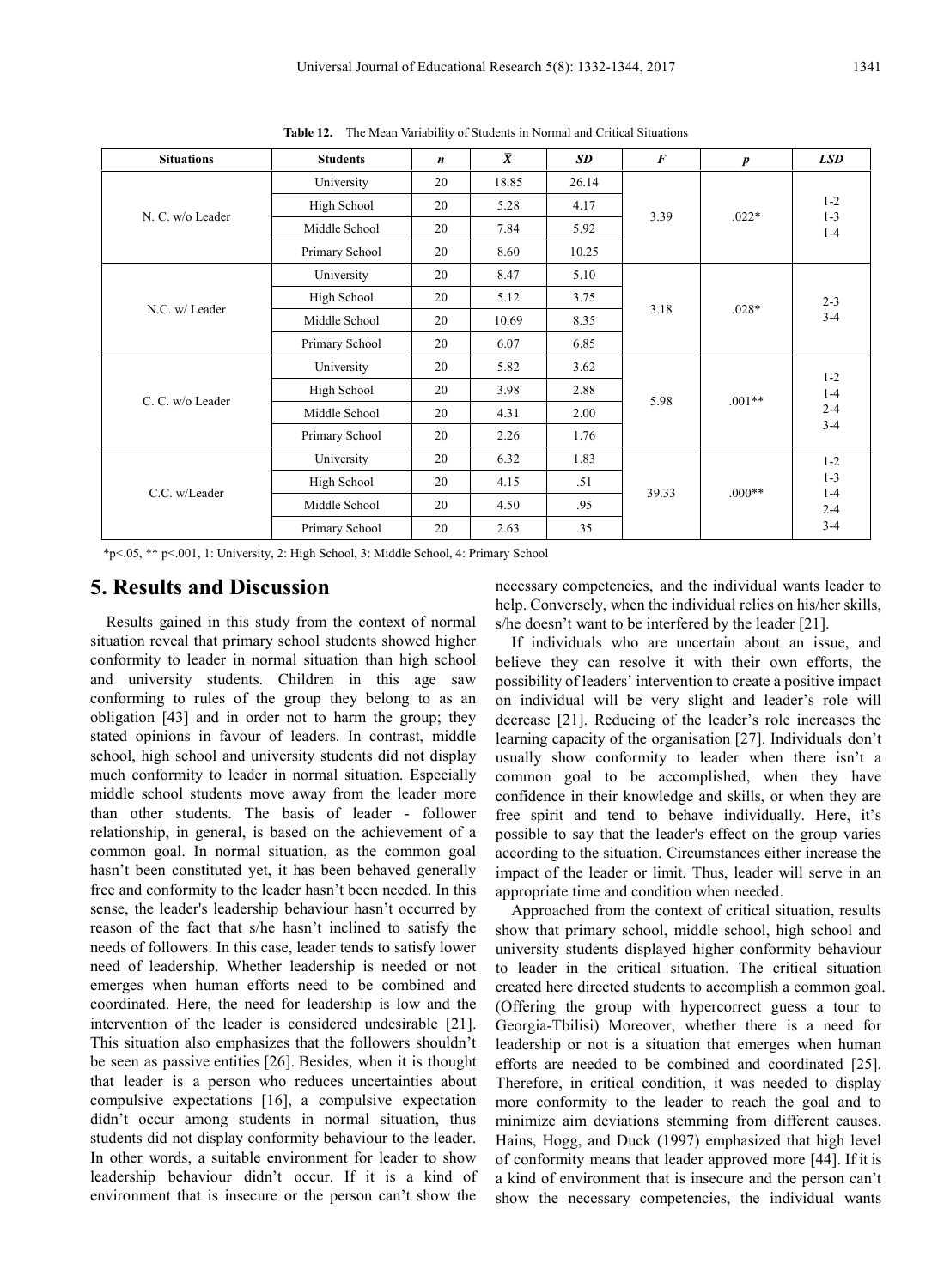leader to help. That is if competency of a person is insufficient for a task, s/he needs leader more [21]. Also, in societies with a low tolerance for ambiguity, there is more commitment to the decisions of the authority and the belief that the authorities know everything is much [25]. Here when avoidance from uncertainty increases, the desire to be approved also increases [45]. In other words, uncertainty avoidance individuals increases, their need for leadership and leadership will increase the impact on individuals. In other words, as individuals' tendency of avoidance from uncertainty increases, their need for leadership and the impact of leadership on the individual will also increase. In this sense, leaders haven't occurred on their own, social needs have created leaders [23]. Individuals' assumption that leaders are more knowledgeable and experienced than themselves lies behind this. This has led individuals to behave more willingly on listening and accepting instructions and recommendations of leaders having more knowledge and experience [24]. According to people who infer leaders more knowledgeable and experienced than themselves, leaders have qualifications of directing and coordinating [46], and this perception affects individuals easily [47].

The fact that the need for leadership is high means that need for autonomy (making independent decisions) is low. Individual's desire to be guided by someone means that s/he abandons his/her right to decide about doing. As need for autonomy is a term closely associated with cultural values [28, 29, 30], the need for leadership may also be varied according to cultural values. In other words, as leadership is socially constructed, it is inevitable to see the effects of the social and cultural environment in leadership [31]. The effect of cultural values on individuals' need motive is highlighted by researchers [48, 37, 29, 25, 36, 49]. Culture is influential on both leadership behaviour and perception of followers of leadership behaviour [50]. Besides, Hofstede (1980a) emphasises that cultural values affect the individuals' attitudes towards authority and their conformity behaviour [30]. To what extent the individual and community want their tendency to be coordinated by someone else means that they give up their autonomy to the same degree.

Having collectivistic and individualistic behaviours in individual's cultures also affects the attitudes towards leader and their conformity behaviour. While their own choice and autonomy are important for individualists, for collectivists the choices made for them by friends or people they consider authorities are more important [29, 39]. Because the need for others judgment is more significant and the need for autonomy is lower in followers group whose collectivistic values are higher [29, 36], the need for a leader will be more. The need for self-fulfilment, autonomy and the need for self-management of a follower group that is dominated by individualistic values or a person who has individualistic values are higher [29, 36, 39, 40]. According to Sargut (2001), Turkish culture embraces collectivism rather than individualism [25]. While an individual with

individualistic values connects to the group with loose ties, in collectivistic values, the individual sees him/herself tied to the group [36]. While making independent decisions are important for individualistic values, it is important to conform to decisions of group or people seen as authorities for collectivistic values [48, 29, 39].

Individuals showing high levels of conformity to leader choose not to take responsibility for solution of a problem, have the mentality to leave it to the leaders, and they just see themselves responsible for fulfilling the tasks assigned. Compatible groups feature homogeneous structure and it also refers to monogolism. Therefore, when this structure is incapable of seeing the mistakes, it negatively affects the group's future. In contrast, independent and critical thinking followers are followers who are willing to make changes and be creative and innovative in organizations [26].

For students who were not given enough opportunity to work independently or if they never had the chance to participate in decisions concerning themselves, it is also difficult to decide on a subject by relying on self-efficacy. Because, mothers fathers adults or teachers undertake the task of decision-making for students from a younger age. Hence, the students internalise being dependent on a redirector and therefore, they tend to conform to leader.

*Difference between primary, middle school, high school and university students' level of conformity to leader in normal and critical situation:* While middle school, high school and university students didn't display much conformity behaviour to leader in normal situation, primary school students displayed higher conformity behaviour to leader. Primary school, middle school, high school and university students showed high conformity to leader in the critical condition. Middle school students showed lower conformity to leader in the critical condition than other school level students.

# **6. Recommendations**

Individuals should be given opportunity to make decisions relying on their own knowledge, skills and experience from a young age. Common goals should be established when directing people somewhere, to some task or when forming an alliance. Moreover, these studies should be done with larger groups of students and their levels of conformity to leader in normal and critical situations should be observed.

## **REFERENCES**

- [1] Başaran, İ. E. (1992). Human Relations in Administration. Ankara: Kadıoğlu Press.
- [2] Bursalıoğlu, Z. (1987). New structure and behaviour in school management. Ankara: Ankara University Press.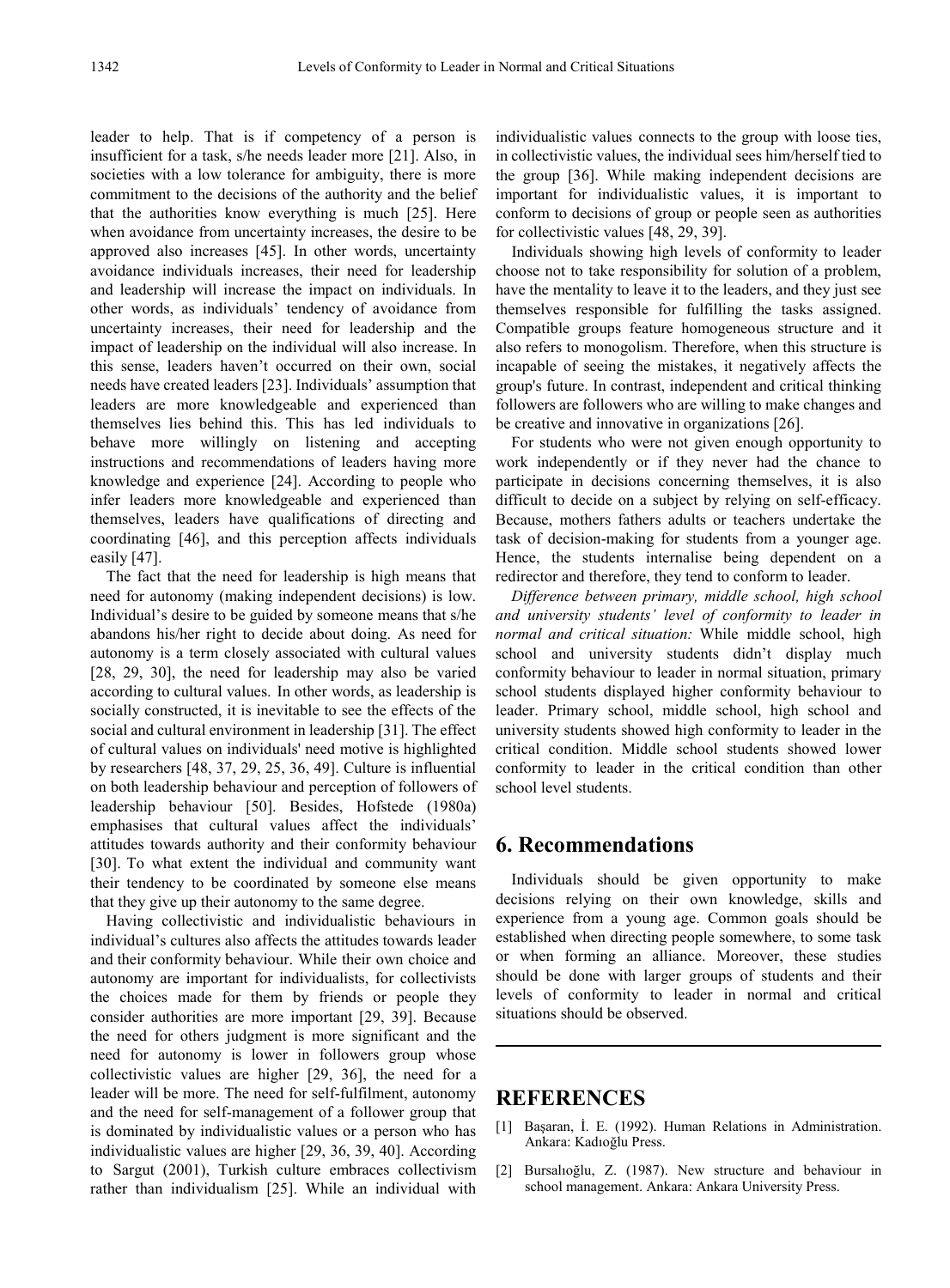- [3] Aydın, M. (1994). *Educational Administration*. Ankara: Hatiboğlu Publishing.
- [4] Strang, K. D. (2003). Achieving organizational learning across projects. In Paper Presented at the PMI North America Global Congress, Baltimore, MD, USA.
- [5] Strang, D. K. (2007). Examining Effective Technology Project Leadership Traits and Behaviours, Computers in Human Behaviours, 23 (1), 424-462.
- [6] Robinson, V. M. J., Lloyd, C.A. and Rowe, K. J. (2008). The ımpact of leadership on student
- [7] Outcomes: an analysis of the differential effects of leadership types. Educational Administration Quarterly 44 (5), 635–674.
- [8] Owen, H., Hodgson V. and Gazzard, N. (2007). The leadership manual (Liderlik Elkitabı), (Translator: Münevver Çelik) İstanbul: Optimist Yayım Dağıtım.
- [9] Johnston, W.S. (2003). Faculty governance and effective academic administrative leadership, new directions for higher education, Wiley Periodicals, 124, 57-63.
- [10] Northouse, P. G. (2001). Leadership theory and practice, second edition. Thousand Oaks, CA: Sage Publications, Inc.
- [11] Hughes, R., Ginnett, R. and Curphy, G (1999). Leadership, McGraw Hill, NewYork, 1999.
- [12] Kreitner, R. and Kinicki, A. (1998). Organisational behaviour. Boston: McGraw-Hill.
- [13] Davis, S. F. and Palladino, J. J. (1997). Psychology. New Jersey: Prentice Hall, Upper Saddle River.
- [14] Groome, D., Dewart, H., Esgate, A., Gurney, K., Kemp, R. and Towell, N. (2001). An introduction to cognitive psychology: Processes and disorders. East Sussex: Psychology Press.
- [15] Gordon, J. R. (1996). Organisational behaviour: A diagnostic approach. New Jersey: Prentice Hall International.
- [16] Caruso, D., Mayer, J.D. & Salovey, P. (2002). Emotional intelligence and emotional Leadership. In R. Riggio & S. Murphy & F. J. Pirozzolo (Eds.). Multiple Intelligences and Leadership. Mahwah, NJ: Lawrence Erlbaum.
- [17] Tosı, H.L., J. R. Rizzo , S. J. and Carrol L. (1990). Managing Organizational Behavior, New York: Second Edition, Harper Collins Publishers.
- [18] House, R. J. (1971). A path–goal theory of leader effectiveness. Administrative Science Quarterly, 16, 321 339.
- [19] House, R, J. (1996). Path-goal theory of leadership: Lessons legacy and a reformulated theory. Leadership Quarterly. 7 (3), 323-352.
- [20] Hoy, W. K. and Miskel, C. G. (2010). Educational administration theory, research and application. (translator. editor. S. Turan). Ankara: Nobel Publishing.
- [21] Porter, L. W. and Mclaughlin, G. B. (2006). Leadership and the organizational context: Like the weather?, The Leadership Quarterly, 17 (6), 559-576.
- [22] De Vries, R.E., Roe, R.A. and Taillieu, T.C.B. (2002). Need for leadership as a moderator of the relationships between leadership and individual outcomes. Leadership Quarterly. 13, 121-137.
- [23] Eraslan, L. (2004). Historical evolution of leadership phenomenon, basic concepts and analysis of new leadership paradigms, National Education Journal, Number 162, 26-35.
- [24] Fındıkçı, İ. (2009). A journey to heart service leadership, İstanbul: Alfa Publishing.
- [25] Dyer, W. (1979). Caring and power, California Management Review, 21 (4), 84–89
- [26] Sargut, S. (2001). Kültürler arası farklılaşma ve yönetim. İstanbul: İmge Yayınları.
- [27] Kelley, R. (1992). The power of followership. New York: Doubleday.
- [28] Evers, C.W. and Lakomsky, G. (2001). Theory in educational administration: Naturalistic directions, Journal of Education, 6 (39), 499-520.
- [29] Deci, E. L., Ryan, R. M., Gagne, M., Leone, D. R., Usunov, J. and Kornazheva, B. P. (2001). Need satisfaction, motivation, and well-being in the work organizations of a former eastern block country: A cross-cultural study of self-determination. Personality and Social Psychological Bulletin, 27 (8), 930-942.
- [30] Triandis, H. and Suh, E.M. (2002). Cultural Influences on Personality. Annual Review of Psychology, 53, 133- 160.
- [31] Hofstede, G. (1980 a). Culture's consequences: International differences in work-related values. Newbury Park, CA: Sage. Publications.
- [32] Fairhurst, G. and Grant, D. (2010). The social construction of leadership: A sailing guide. Management Communication Quarterly, 24 (2), 171-210.
- [33] Hofstede, G. and McCrae, R. R. (2004). Personality and Culture Revisited: Linking Traits and Dimensions of Culture, Cross-Cultural Research, 38 (1), 52-88.
- [34] Triandis, H. C. (2000). Culture and Conflict, International Journal of Psychology, 35 (2), 145- 152.
- [35] Voronov, M. and Singer, J. A. (2002). "The Myth of Individualism-Collectivism: A Critical Review", The Journal of Social Psychology, 142 (4), 461-480.
- [36] Hogg, M. A. and Vaughan, G. M. (2006). Social Physchology. Translator: İbrahim Yıldız- Aydın Gelmez. 1st edition. Ankara: Ütopya Publishing.
- [37] Markus, H. R. and Kitayama, S. (1991) Culture and the self: ımplications for cognition, emotion, and motivation. Psychological Review, 98 (2), 224-253.
- [38] Triandis, H. C. (1995). Individualism and collectivism. Boulder, CO: Westview Press.
- [39] Nisbett R. E., Peng K., Choi I. and Norenzayan, A. (2001). Culture and systems of thought: holistic versus analytic cognition. Psychol. Review, 108, 291-310.
- [40] Gelfand, M. J., Bhawuk, D. P. S., Nishii, L. H. and Bechtold,D. J. (2004). Individualism and Collectivism. In R. J. House, P. J. Hanges, M. Javidan, P. W. Dorfman, & V. Gupta (Der.), Culture, leadership, and organizations: The GLOBE study of 62 societies, Vol. 1. Thousand Oaks, CA: Sage. Publications.